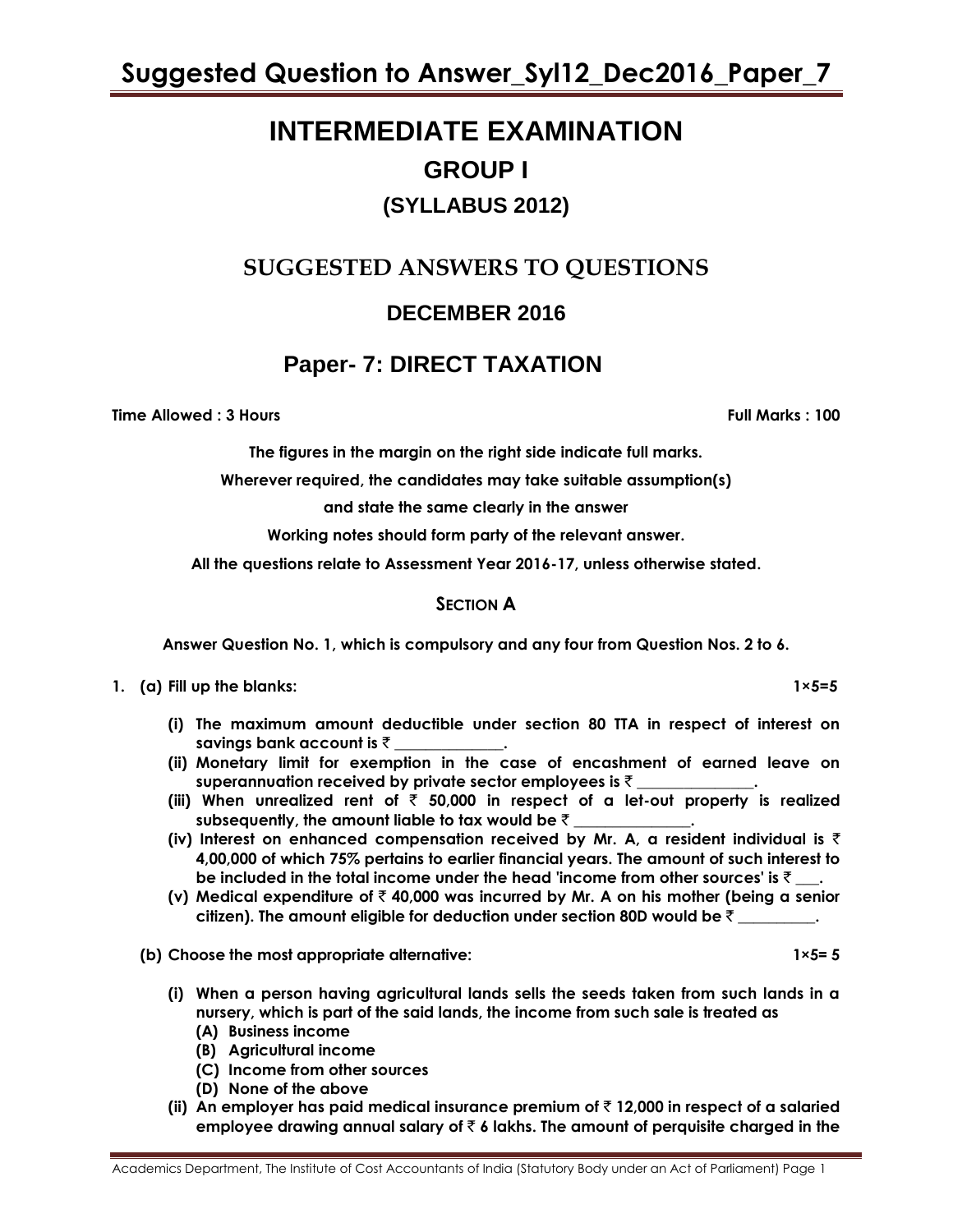**hands of employee is**

- **(A) Nil**
- **(B)** ` **6,000**
- **(C)** ` **12,000**
- **(D) None of the above**
- **(iii) The rate of depreciation for a block of assets consisting of buildings used as factory is**
	- **(A) 2.5%**
	- **(B) 5%**
	- **(C) 10%**
	- **(D) None of the above**
- **(iv) In case of a Hindu Undivided Family, where the return of income cannot be signed by the Karta, the same can be signed by**
	- **(A) the next senior-most male member.**
	- **(B) Karta's wife.**
	- **(C) any male member of the family.**
	- **(D) any adult member of the family.**
- **(v) In case of an individual or HUF, to determine whether certain TDS provisions are attracted, what has to be seen is whether the person is subject to tax audit under section 44AB in**
	- **(A) the immediately preceding financial year.**
	- **(B) current year.**
	- **(C) last two continuous financial years.**
	- **(D) None of the above**

**(c) Match the following: 1×5=5**

|                 | <b>Securities Transaction Tax</b>      |     | (a)  Maximum limit ₹ 50 lakhs                                                   |
|-----------------|----------------------------------------|-----|---------------------------------------------------------------------------------|
| (ii)            |                                        |     | Contribution of Employer to Pension (b) Includible as Salary income of employee |
|                 | <b>Fund of Central Government</b>      |     |                                                                                 |
|                 | (iii) Donation in kind                 |     | (c) Not deductible while computing income                                       |
|                 |                                        |     | from property                                                                   |
| (iv)            | Ground rent                            | (d) | Deductible as business expenditure                                              |
| $\mathsf{I}(v)$ | <b>Bonds specified in section 54EC</b> | (e) | Not eligible for deduction under section                                        |
|                 |                                        |     | 80G                                                                             |

- **(d) Answer the following questions with brief reasons / working:**
	- **(i) Mr. Rao sold a vacant site to Mr. Jain in August, 2014 for** ` **5 lakhs. The stamp duty valuation of the site at the time of sale was ₹ 8 lakhs. The difference of ₹ 3 lakhs was taxed as income in the hands of Mr. Jain under the head 'other sources'. Now in March, 2016 Mr. Jain sold the vacant site for** `**12 lakhs. What is the cost of acquisition of site to be adopted by Mr. Jain?**
	- **(ii) Mr. Ajit is employed with XY Co. Ltd. at Mumbai from 01.04.2015. The company took accommodation on lease basis which cost** ` **3 lakhs per annum. Mr. Ajit is eligible for salary plus DA of** ` **1 lakh per month. The employer's annual contribution to the recognized provident fund account of Mr. Ajit is** ` **1,20,000. What is the perquisite value of accommodation liable to tax in the hands of Mr. Ajit?**
	- **(iii) Balaji Ltd, a textile manufacturing company paid** ` **15 lakhs as contract payments to M/s. Ramesh Engineers (a partnership firm) for construction of godown building. At what rate the tax is deductible at source on such contract payment? 2+2+1= 5**

#### **Answer:**

| 1. (a) (i) | ₹ 10,000   |
|------------|------------|
| (ii)       | ₹ 3,00,000 |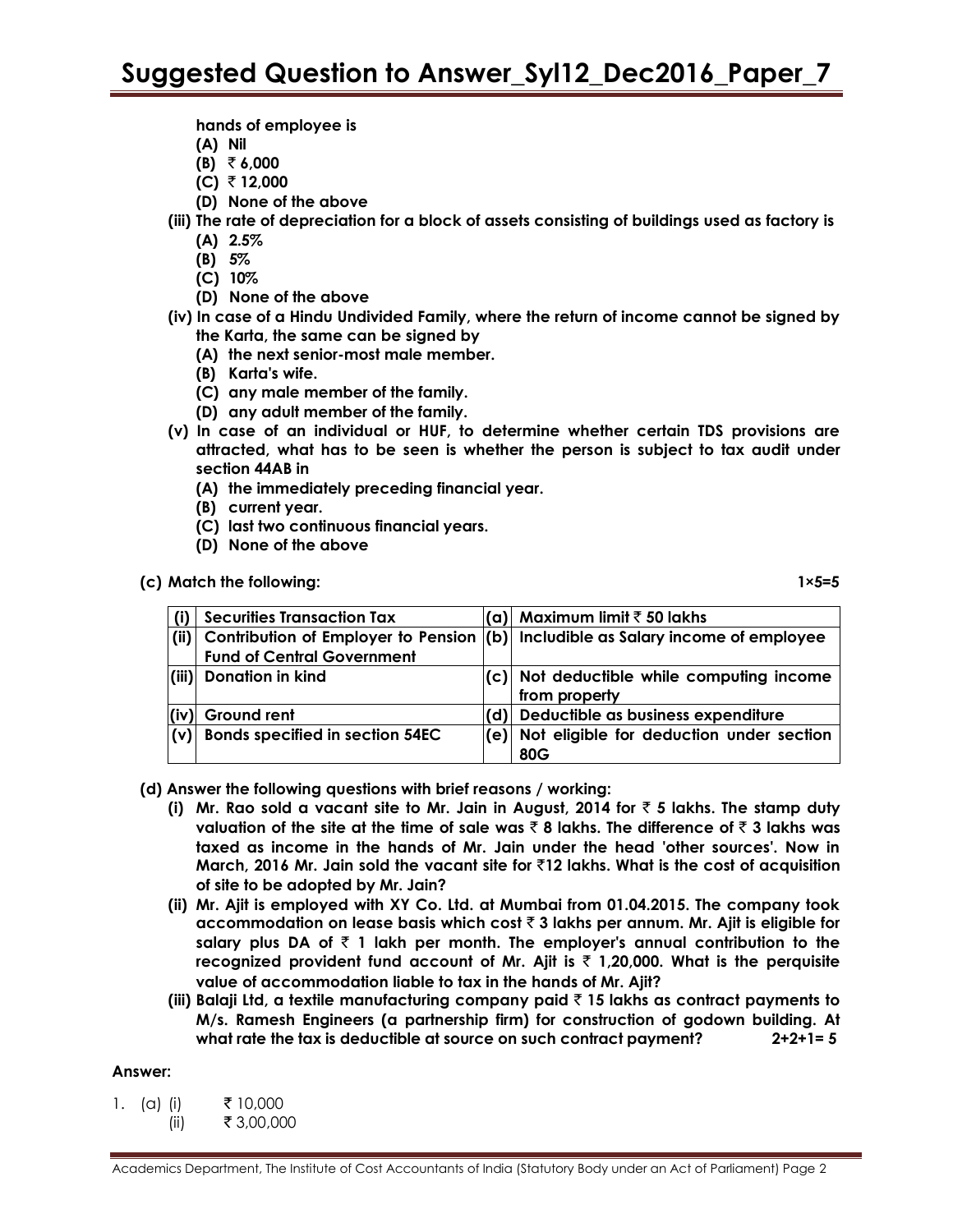- (iii) ₹ 50,000
- $(iv)$  ₹ 2,00,000
- $(v)$  ₹ 30,000
- (b) (i) (B) Agricultural income
	- (ii) (A) Nil
	- (iii) (C) 10%
	- (iv) (D) Any adult member of the family
	- (v) (A) The immediately preceding financial year

(c)

|       | Securities Transaction Tax                                        |     | Deductible as business expenditure                     |
|-------|-------------------------------------------------------------------|-----|--------------------------------------------------------|
| (ii)  | Contribution of Employer to Pension<br>Fund of Central Government | (b) | Includible as Salary income of employee                |
| (iii) | Donation in kind                                                  | le) | Not eligible for deduction under section<br>80G        |
|       | Ground rent                                                       | (C) | Not deductible while computing income<br>from property |
|       | Bonds specified in section 54EC                                   | (a) | Maximum limit ₹ 50 lakhs                               |

(d) (i) While computing the capital gain arising on transfer of a property, the value which has been subjected to income-tax under section 56(2)(vii) shall deemed to be forming part of the cost of acquisition of the property. [Section 49(4)]

The difference between stamp duty value and the sale price of  $\bar{\tau}$  3 lakhs was subjected to tax in the hands of Mr. Jain for the assessment year 2015-16 as per section 56(2)(vii).

Therefore the cost of acquisition would be  $\bar{\xi}$  8 lakhs for Mr. Jain consisting of  $\bar{\xi}$  5 lakhs paid as consideration to Mr. Rao and  $\bar{\tau}$  3 lakhs which was taxed as deemed income under section 56(2)(vii).

(ii) The perquisite value of accommodation taken on lease by the employer and provided to the employee is (a) actual amount of lease rent paid or payable or (ii) 15% of salary, whichever is lower.

Contribution to provident fund is not to be considered for computing 15% salary. Total salary  $\bar{\tau}$ 12 lakhs. 15% thereon  $\bar{\tau}$  1,80,000 or the actual lease rent  $\bar{\tau}$  3,00,000, whichever is less to be adopted as perquisite value of accommodation provided.

Perquisite value of leased accommodation being  $\bar{\tau}1,80,000$ .

- (iii) Since the payment is made to a person other than an individual or HUF, the rate of tax deduction under section 194C would be *2%.*
- **2. (a) VKS Yoga Charities was formed on 14.04.2015, for the purpose of spreading the yoga culture. The charitable trust has received the following amounts during the year ended 31.03.2016:**

| <b>Particulars</b>                         | $\bar{\tau}$ in lakhs |
|--------------------------------------------|-----------------------|
| Voluntary donations (non-corpus donations) |                       |
| Donations received towards corpus          |                       |
| Agricultural income                        |                       |
| Dividend from listed shares                |                       |

**Will this trust formed for the above purpose, be regarded as carrying on "charitable**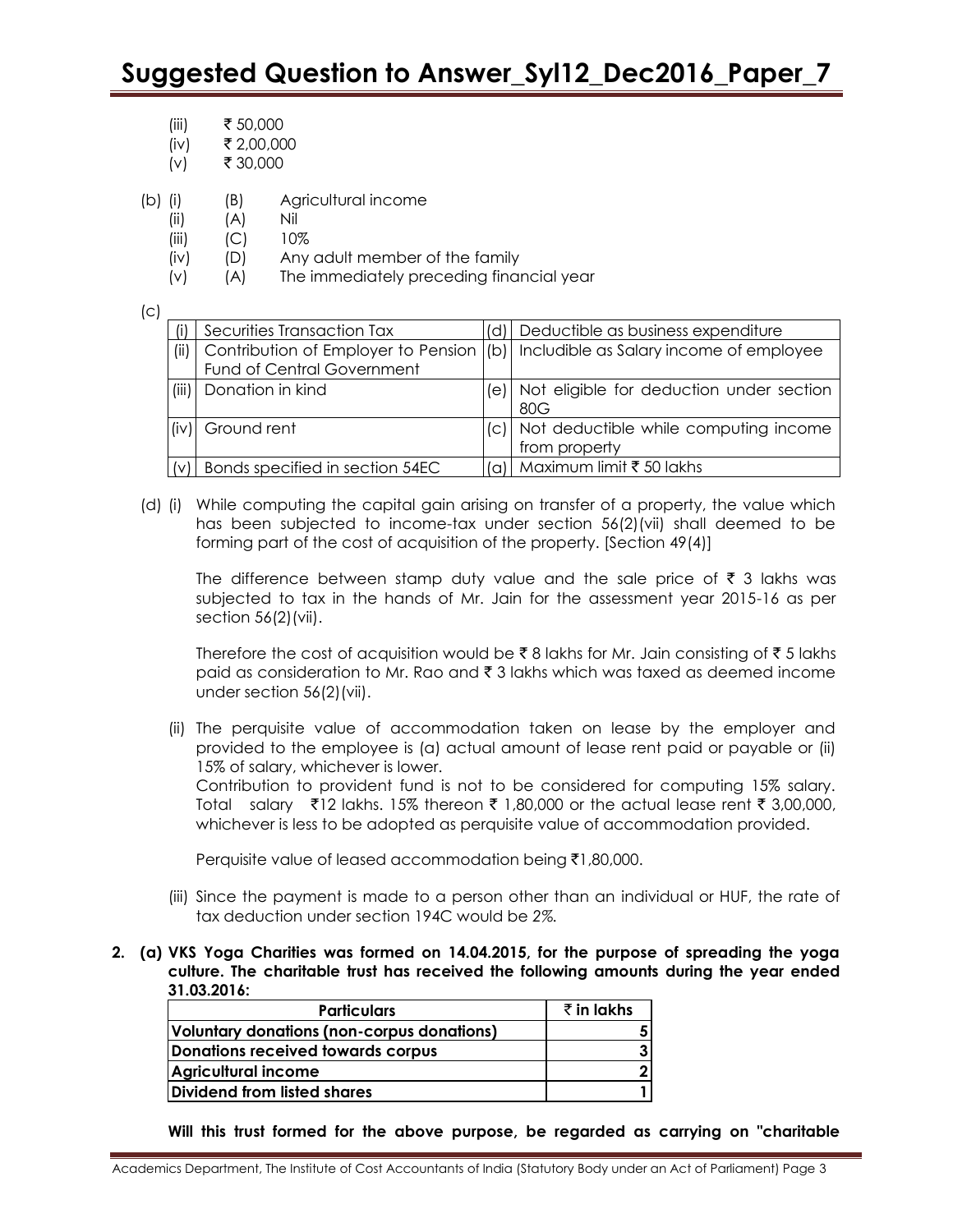**purpose" and entitled to registration under section 12AA of the Income-tax Act, 1961?**

**Assuming that no accumulation is planned, what is the minimum amount to be applied for charitable purposes for availing the benefit of exemption as per section 11? 4**

**(b) Mr. Ashok owns two buildings which are let out during the financial year 2015-16. The relevant details are as under:**

| <b>Particulars</b>                        | House-I            | House-II   |
|-------------------------------------------|--------------------|------------|
|                                           | <b>Residential</b> | Commercial |
|                                           | ₹                  | ₹          |
| <b>Municipal valuation</b>                | 1,80,000           | 3,60,000   |
| <b>Standard rent</b>                      | 1,50,000           | 3,00,000   |
| <b>Actual rent</b>                        | 2,40,000           | 6,00,000   |
| <b>Municipal taxes - paid</b>             | 20,000             | 30,000     |
| <b>Municipal taxes - outstanding</b>      | 10,000             | 15,000     |
| Interest on moneys borrowed - paid        | 60,000             | 20,000     |
| Interest on moneys borrowed - outstanding | 1,00,000           | 60,000     |
| Housing loan principal repaid to bank     | 50,000             | 30,000     |

**You are requested to compute income of Mr. Ashok under the head "Income from House property" for the assessment year 2016-17. 9**

**(c) An employee has been given a laptop purchased on 01.04.2015 for** ` **40,000, which he is allowed to take home and use. What is the value to be treated as perquisite while computing income under the head 'salaries'? 2**

#### **Answer:**

2. (a) "Yoga" has been included as a specific category in the definition of "charitable purpose" in section 2(15). Hence the present trust will be entitled to registration under section 12AA, if the prescribed formalities are complied with.

| Minimum amount to be applied for charitable purposes |  |  |
|------------------------------------------------------|--|--|
|------------------------------------------------------|--|--|

| Particulars                                                             | Amount<br>(Rs in lakhs) |
|-------------------------------------------------------------------------|-------------------------|
| Voluntary donations (non-corpus donations)                              |                         |
| Donations received towards corpus 3 lakhs, not to be considered         | Nil                     |
| Agricultural income, ₹2 lakhs not to be considered as per section 11(7) | Nil                     |
| Dividend from listed shares [to be considered as per section 11(7)]     |                         |
| Total receipts for application                                          |                         |
| Minimum amount to be applied - 85%                                      | 5.                      |

(b)

Compute the total income of Mr. Ashok for the assessment year 2016-17

| Particulars                | House-1 | House-1  | House-II | House-II |
|----------------------------|---------|----------|----------|----------|
|                            |         |          |          |          |
| IGross annual value        |         | 2,40,000 |          | 6,00,000 |
| Less: Municipal tax - paid |         | 20,000   |          | 30,000   |
| Municipal tax -outstanding |         | Nil      |          | Nil      |
| Net Annual Value           |         | 2,20,000 |          | 5,70,000 |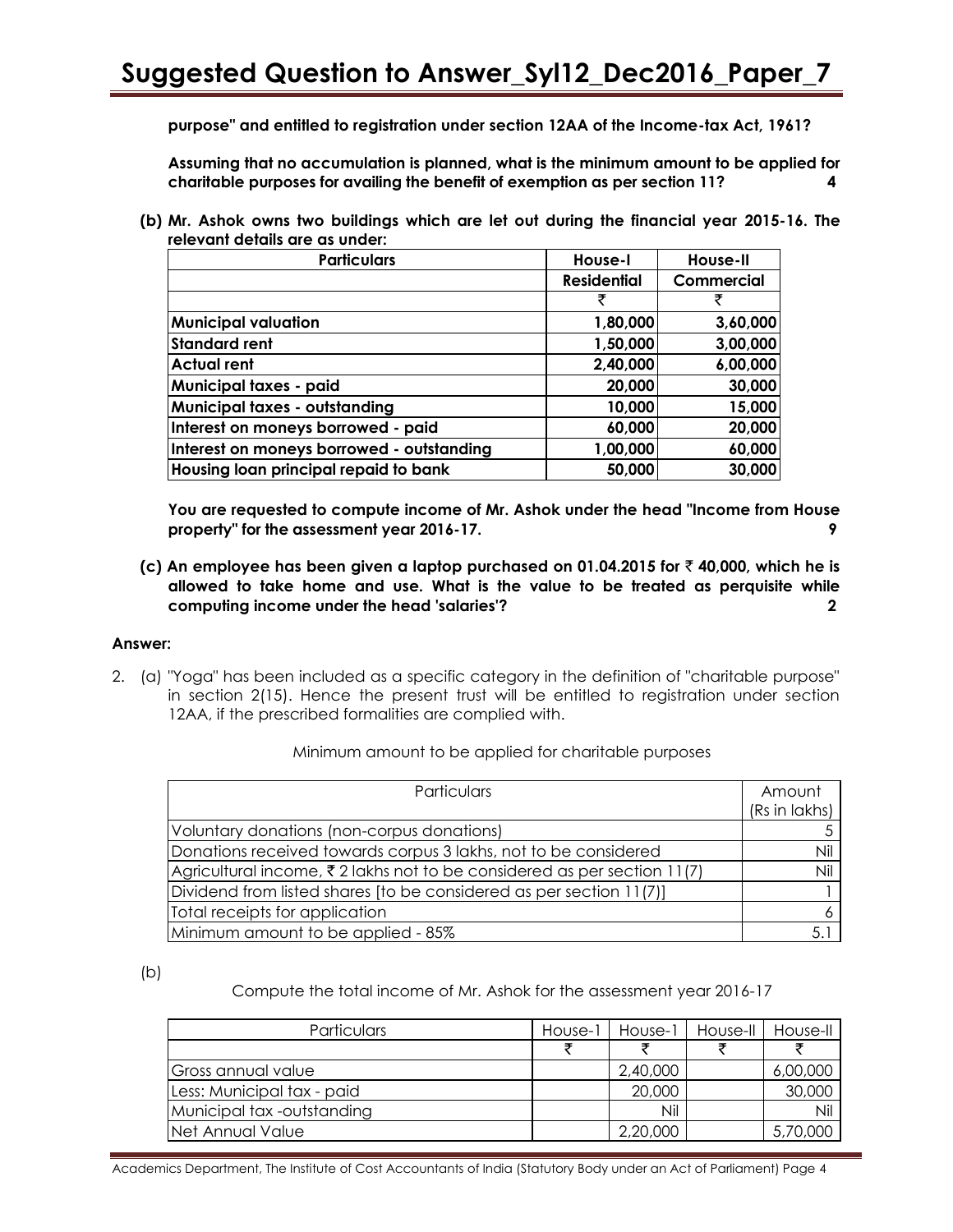| Less: Deduction U/s.24                        |          |          |          |          |
|-----------------------------------------------|----------|----------|----------|----------|
| 30% of net annual value                       | 66,000   |          | 1,71,000 |          |
| Interest on moneys borrowed-paid              | 60,000   |          | 20,000   |          |
| Interest on moneys borrowed-outstanding       | 1,00,000 |          | 60,000   |          |
|                                               |          | 2,26,000 |          | 2,51,000 |
| Income from Property                          |          | (6,000)  |          | 3,19,000 |
|                                               |          |          |          |          |
| Income from house property 3,19,000 - ₹6,000  |          |          |          | 3,13,000 |
| Less: Principal amount repaid for residential |          |          |          | 50,000   |
| building                                      |          |          |          |          |
| Principal repaid for commercial building-not  |          |          |          | Nil      |
| eligible                                      |          |          |          |          |
| <b>Total Income</b>                           |          |          |          | 2,63,000 |

#### (c) Perquisite

Use of a laptop is not treated as perquisite. Hence the perquisite value will be taken as Nil.

- **3. (a) Mr. Nitin is the marketing manager of M&M Ltd., Mumbai. From the following details compute the salary income of Mr. Nitin for the assessment year 2016-17: 8**
	- **(i)** Basic salary (per month)  $\bar{\tau}$  60,000.
	- **(ii) Dearness allowance = 50% of basic salary.**
	- **(iii) Motor car owned by employer given to employee. Entire running expenses are met by the employer and the car is used for both official and personal purpose by the employee. The engine cubic capacity is above 1.6 litres.**
	- **(iv) Provident fund contribution of both employer and employee at 15% of basic salary.**
	- **(v)** Accommodation owned by the employer is given to the employee. A sum of  $\bar{z}$  5,000 **per month is deducted towards accommodation from the salary of employee.**
	- **(vi) Life insurance premium on policy taken by employee paid by the employer during the year** ` **45,000.**
	- **(vii)The employer provides free education facility for Mr. Nitin's daughter in a school maintained by the employer. Cost of education in similar school is** ` **800 per month.**
	- **viii)Cost of lunch provided by the employer during office hours** ` **18,000.**
	- **(b) Mrs. Kiruthika sold a residential house at Mumbai for a consideration of** ` **70,00,000 on 14.02.2016. She had bought land in May, 2005 for** ` **8,00,000. Registration and other expenses incurred were 10% of the same. The construction of the house was completed in November, 2007 at a cost of** ` **10,00,000.**

The sale was made to a stranger. She had taken an advance of  $\bar{\tau}$  2,00,000 in cash on **10.04.2015, for which clear evidence is available. At that time stamp duty valuation was** ` **70,00,000. At the time of registration in February, 2016, there was 10% increase in stamp duty valuation. She received the balance consideration of** ` **68,00,000 in February, 2016 by cheque. Brokerage paid for sale was 1% on sale consideration received.**

**She purchased the following residential houses in March, 2016:**

- **(i) House at Delhi for** ` **11,00,000.**
- **(ii) House at London for** ` **19,00,000.**

**He also purchased bonds of National Highway Authority of India approved for the purpose of section 54EC on the following dates: 7**

| 29/03/2016 | ₹4,50,000  |
|------------|------------|
| 22/05/2016 | ₹ 5,00,000 |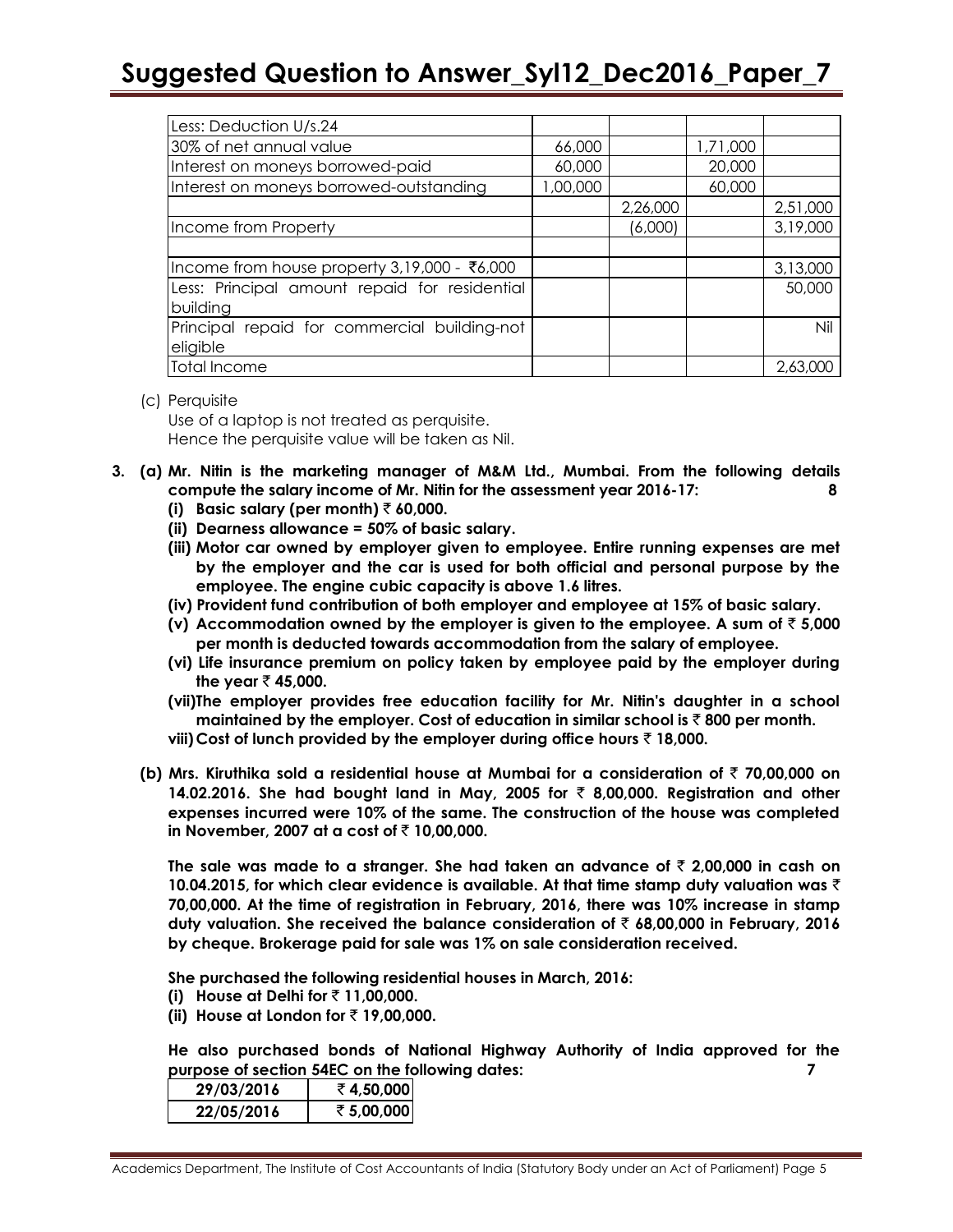**Compute income chargeable under the head 'Capital Gains' in the hands of Mrs. Kiruthika for Assessment Year 2016-17.**

| <b>Financial Year</b> | СII  |
|-----------------------|------|
| 2005-06               | 497  |
| 2007-08               | 551  |
| 2015-16               | 1081 |

#### **Answer:**

3. (a) Computation of income of Mr. Nitin under the head "salaries" for the assessment year 2016-17:

|                                                                                                                                                                                                                                                                | ₹         |
|----------------------------------------------------------------------------------------------------------------------------------------------------------------------------------------------------------------------------------------------------------------|-----------|
| Basic salary (per month) ₹60,000 $\times$ 12                                                                                                                                                                                                                   | 7,20,000  |
| Dearness allowance $=$ 50% of basic salary                                                                                                                                                                                                                     | 3,60,000  |
| Motor car owned by employer given to employee. Entire running expenses<br>met by the employer and the car is used for both official and personal<br>purpose by the employee. The engine cubic capacity is above 1.6 litres =<br>₹2,400 × 12 as per rule 3(2)   | 28,800    |
| Provident fund contribution of employer at 15% of basic salary. Excess over<br>12% to be taxed as perquisite $7,20,00 \times 3\%$                                                                                                                              | 21,600    |
| Accommodation owned by the employer is given to the employee. A sum<br>of ₹5,000 per month is deducted towards accommodation from the salary of<br>employee = Perquisite value 15% of basic pay = ₹1,08,000 less amount<br>recovered from the employee ₹60,000 | 48,000    |
| Life insurance premium on policy taken by employee paid by the employer<br>during the year is a taxable perquisite                                                                                                                                             | 45,000    |
| As cost of education in similar school is less than $\bar{\tau}$ 1,000, free education<br>facility provided for Mr. Nitin's daughter is not a taxable perquisite                                                                                               | Nil       |
| Cost of lunch provided by the employer during office hours - not a taxable<br>perquisite.                                                                                                                                                                      | Nil       |
| Taxable Salary Income                                                                                                                                                                                                                                          | 12,23,400 |

(b) Computation of income under the head "Capital Gains" in the hands of Mrs. Kiruthika for Assessment Year 2016-17:

| Particulars                                                 | ₹         |           |
|-------------------------------------------------------------|-----------|-----------|
| Full value of consideration<br>(Note 1)                     |           | 77,00,000 |
| Less: Brokerage 1% of actual consideration                  |           | 70,000    |
| Net consideration                                           |           | 76,30,000 |
| Less: Cost of acquisition                                   |           |           |
| Land portion: Original cost (₹8,00,000 + ₹80,000)           | 8,80,000  |           |
| Indexed cost of acquisition (₹8,80,000 × 1081/497)          | 1,914,044 |           |
| Indexed cost of house construction (₹10,00,000 × 1081 /551) | 1,961,887 | 3,875,931 |
| Long-term capital gain                                      |           | 37,54,069 |
| Less: Exemption under section 54 (Note 2)                   | 11,00,000 |           |
| Exemption under section 54EC                                | 9,50,000  | 20,50,000 |
| Long-term capital gain chargeable to tax                    |           | 17,04,069 |

Notes:

1. As per section 50C, where the stamp duty value is more than the actual sale consideration, the former is to be adopted for computing capital gain.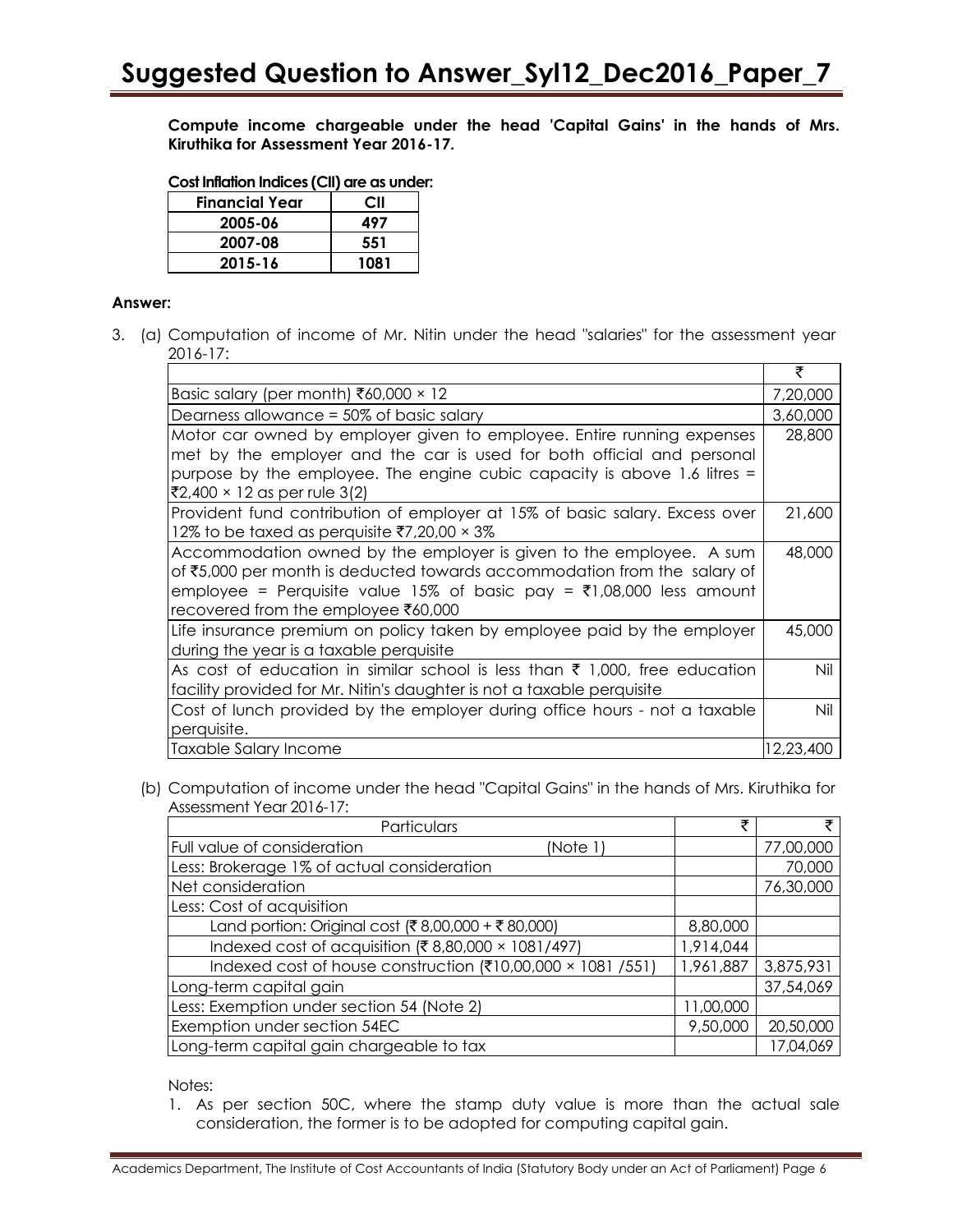The value prevailing on the date of getting advance will not apply, because the advance had been obtained in cash.

- 2. Under section 54, exemption is available in respect of only one residential house located in India. He cannot, therefore, claim exemption in respect of house bought at London.
- **4. (a) Discuss, with brief reasons, the taxability or otherwise of the following under the Income-tax Act: 2×3=6**
	- **(i) Agricultural income of** `**1,50,000 earned from land situated in Bihar by Mrs. Bhagyashree, a non-resident.**
	- **(ii) Mr. Ram kumar, a citizen of India employed by the Government of India, left India for the first time on 10.02.2015 to USA for foreign assignment. He did not visit India during previous year 2015-16. He has been paid** ` **5,00,000 towards allowances in USA.**
	- **(iii) An amount of** ` **4,00,000 withdrawn by Mr. Prakash, a resident individual from Public Provident Fund as per relevant rule.**
	- **(b) Mr. Praveen Kumar (aged 59 years) having gross total income of** ` **27,50,000 during previous year 2015-16 incurred expenditure of** ` **1,30,000 during the said year on medical treatment of his dependant father (aged 80 years) who is suffering from chronic disease specified in section 80DDB of the Income-tax Act and also paid medical insurance premium of** ` **26,000. Determine total income of Mr. Praveen Kumar for Assessment Year 2016-17. 4**
	- **(c) State, with reasons, whether the following items are allowable as deduction in computation of income of Tyagi Aluminium Limited under the head 'profits and gains from business or profession' or otherwise:** 1×5=5
		- **(i) Contribution of** ` **1,20,000 to political party on the occasion of its silver jubilee.**
		- **(ii) Interest of** ` **80,000 paid to bank on loan taken and utilised for payment of dividend.**
		- **(iii) Fees of** ` **75,000 paid to independent director for attending board meetings without deduction of tax at source under section 194J.**
		- **(iv) Interest of** ` **40,000 on bank overdraft utilised for payment of dividend.**
		- **(v) Few customers are irregular in payment of dues against sale proceeds, for which provision for bad and doubtful debts has been created by debiting Statement of Profit & Loss.**

### **Answer:**

- 4. (a) (i) Income from agricultural operation carried out on land situated in India is exempt under section 10(1) of the Income-tax Act both in case of residents and nonresidents. In view of above, agricultural income of  $\bar{\tau}$  1,50,000 from land situated in Bihar will not be liable to tax.
	- (ii) Allowances and perquisites paid or allowed as such outside India by the Government to a citizen of India for rendering service outside India is exempt under section 10(7). Accordingly, allowance of  $\bar{\tau}$  5,00,000 paid outside for rendering services there would not be liable to tax.
	- (iii) Amount withdrawn from Public Provident Fund is exempt under section 10(11) of the Income-tax Act. Hence, withdrawal of  $\bar{\tau}$  4,00,000 by Mr. Prakash from Public Provident Fund as per relevant rule would not be chargeable to tax in his hands.
	- (b) Computation of total income of Mr. Praveen Kumar for Assessment Year 2016-17

Academics Department, The Institute of Cost Accountants of India (Statutory Body under an Act of Parliament) Page 7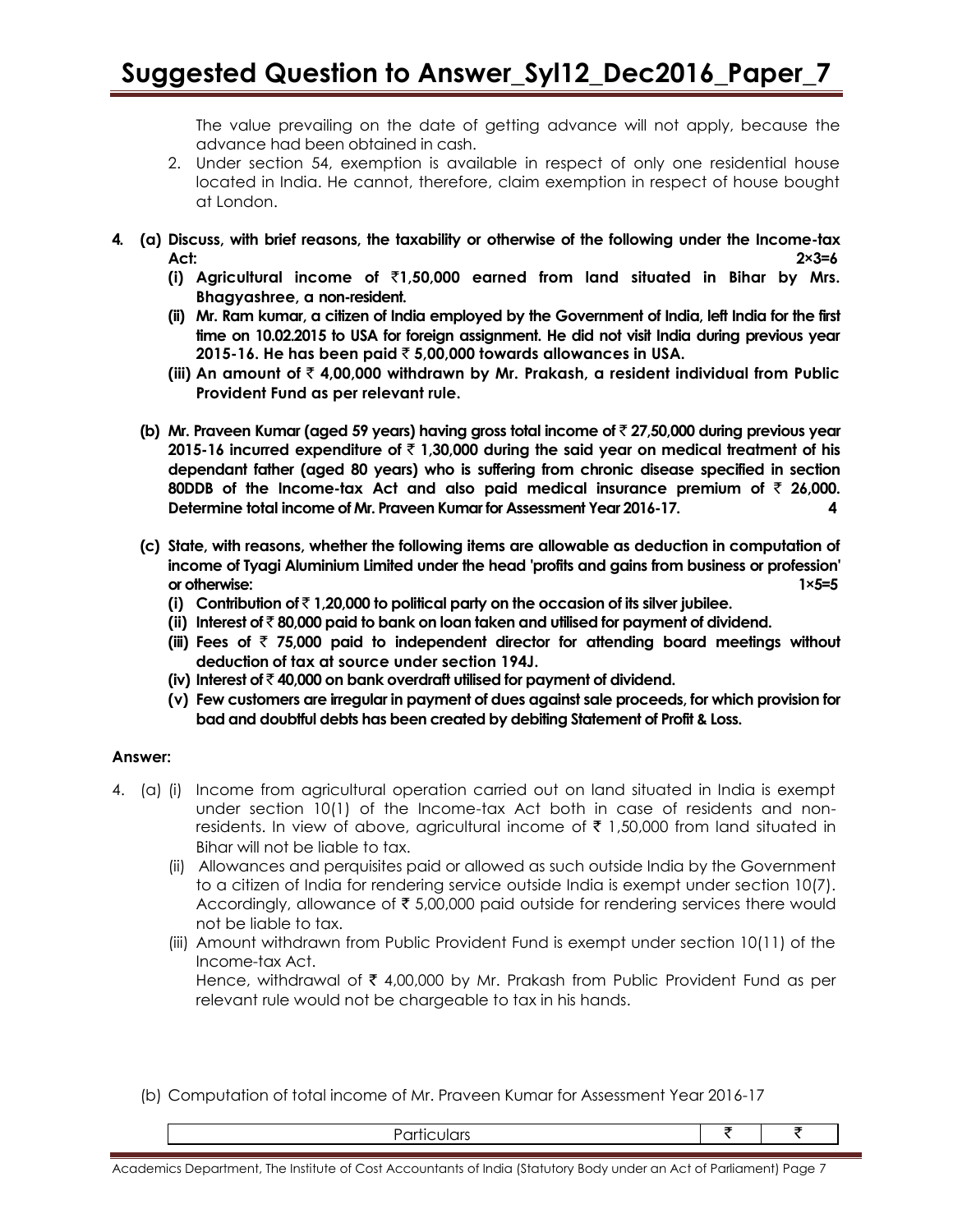| Gross Total Income                                                              | 27,50,000 |
|---------------------------------------------------------------------------------|-----------|
| Deductions under Chapter VI-A                                                   |           |
| For medical insurance premium for self under section 80D-maximum   25,000       |           |
| $\alpha$ lallowable is ₹ 25,000                                                 |           |
| For expenses of medical treatment of his father, who is a super senior   80,000 | 1,05,000  |
| citizen under section 80DDB- maximum allowable is ₹80,000                       |           |
| Total Income                                                                    | 26,45,000 |

(c) (i) Contribution to a political party on the occasion of its silver jubilee has no nexus with the business of the assessee company. Hence the same is to be disallowed under section 37(1).

However, the assessee company is entitled to claim the amount contributed to the political party from its gross total income under section 80 GGB.

(ii) As per section 36(1)(iii) interest on borrowed capital shall be allowed as deduction, if the borrowed capital is used for the purpose of business.

Payment of dividend is one of the objectives of the company. Hence, interest on loan of  $\bar{\bar{\mathcal{E}}}$  80,000 is allowable.

(iii) Fees paid to independent directors for attending board meeting without deduction of tax at source under section 194J shall attract disallowance to the extent of 30% as per section 40(a)(ia).

Hence a sum of  $\text{\textsf{722,500}}$ , being 30% of  $\text{\textsf{7}} 75,000$  shall be disallowed.

(iv) As per section 36(1)(iii) interest on borrowed capital shall be allowed as deduction, if the borrowed capital is used for the purpose of business.

Payment of dividend is one of the objectives of the company. Hence, interest of  $\bar{z}$ 40,000 on bank overdraft utilised for payment of dividend is allowable as deduction.

(v) As per section 36(1)(vii), bad debts do not include provision for bad debts.

Hence, provision for bad debts is not allowable as deduction under section 36(1)(vii).

- **5. (a) Under section 43B of the Income-tax Act, certain items are allowed only on actual payment basis, regardless of the method of accounting followed by the assessee. Name four such items and the due date by which they can be paid to claim deduction in the current year itself. 5**
	- **(b) What is the rate of tax and the amount of tax to be deducted at source from the following payments? 5**
		- **(i)** Discount of  $\bar{z}$  50,000 allowed to a customer.
		- **(ii) Sales commission of** ` **12,000.**
		- **(iii) House worth** ` **60 lakhs given as prize in a TV show to a resident individual.**
		- **(iv) Purchase of rural agricultural land for** ` **90 lakhs.**
	- **(c) For the assessment year 2016-17, an individual assessee filed return of income on 30.11.2016. He has unabsorbed depreciation of** ` **2 lakhs and business loss of** ` **3 lakhs. Can these items be carried forward to subsequent assessment year? Can this return be**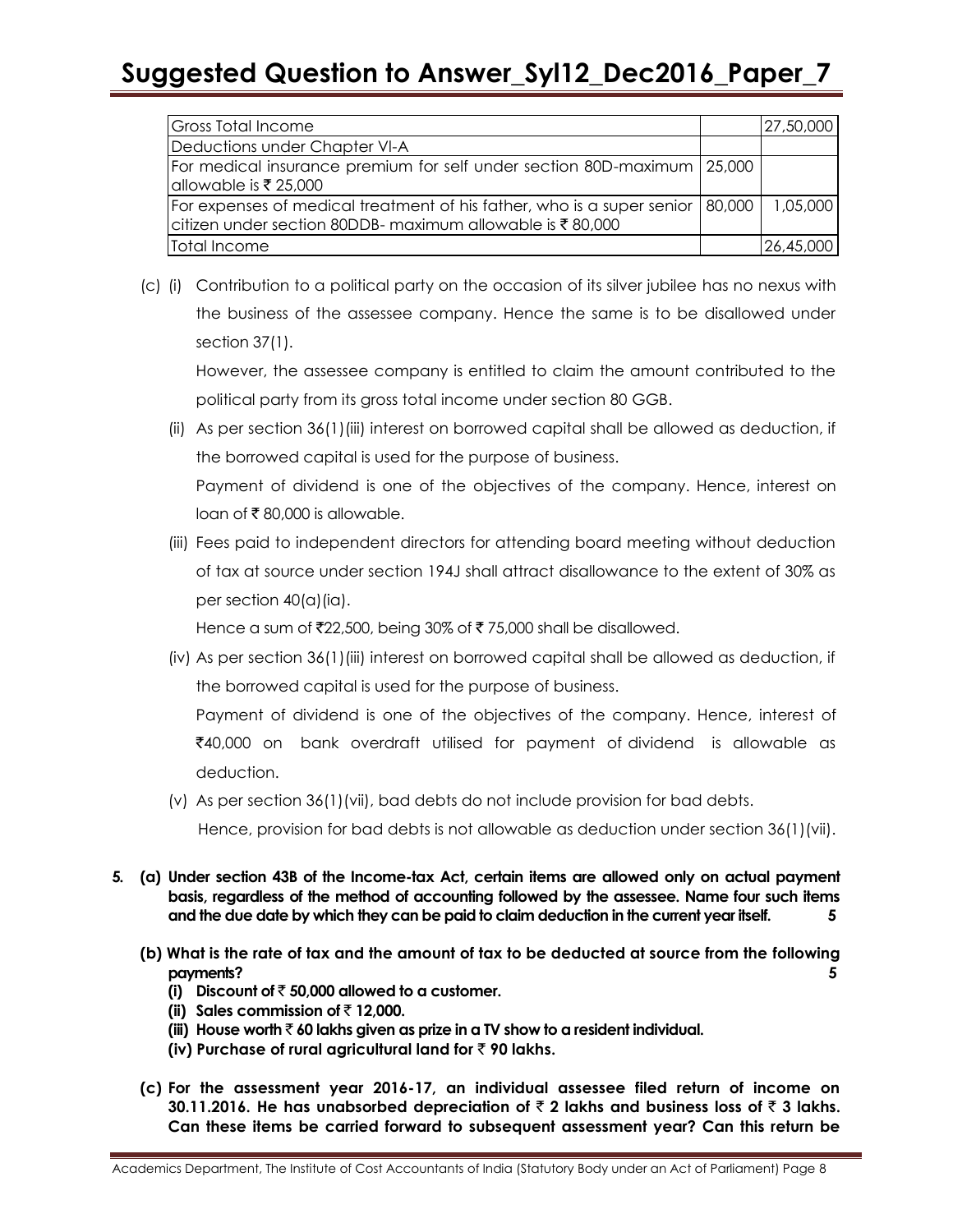### **revised upon discovery of any error? 5**

#### **Answer:**

- 5. (a) Following items are allowed only on actual payment basis as per the provision of section 43B:
	- (i) Employer's contribution to provident fund
	- (ii) Any tax, duty, cess or fee like service tax, excise duty, market committee cess, etc.
	- (iii) Interest on loan to banks and financial institutions.
	- (iv) Bonus or commission to employees.
	- (v) Leave encashment.

If these amounts, when shown as provision in the books, are paid on or before the due date for filing of return of income, then the same can be claimed as deduction is the current year itself.

#### (b) **Obligation to deduct tax at source**

(i) Discount of  $\bar{\tau}$  50,000 allowed to a customer.

There will be no liability to deduct tax at source. Only if it is commission, there will be TDS obligation.

(ii) Sales Commission of  $\bar{\tau}$  12,000.

Tax is to be deducted at source under section 194-H at the rate of 10%. TDS amount will be  $\bar{z}$  1,200.

- (iii) House worth  $\bar{\tau}$  60 lakhs given as prize in a TV show to a resident individual. As per section 194B, tax is required to be deducted at 30% as the amount of winning exceeds  $\bar{\tau}$  10,000. The amount TDS is  $\bar{\tau}$  18 lakhs (i.e. 30% of  $\bar{\tau}$  60 lakhs) and the same has to be recovered from the winner before the house is handed over to him.
- (iv) Purchase of rural agricultural land for  $\bar{\tau}$  90 lakhs.

There is no obligation to deduct tax at source, where the property purchased from a resident is rural agricultural land.

(c) It is clear that since the return of income has been filed on 30-11-2016, the same is not a return of income filed within the due date specified in section 139(1). It is a belated return.

As per section 139(3) read with section 80, certain losses which include business loss, can be carried forward only where the return has been filed within the due date. Here, the return of income was filed belatedly.

Therefore, business loss of  $\bar{\tau}$  3 lakhs cannot be carried forward.

However, unabsorbed depreciation is not covered by the same. Hence, the same can be carried forward.

A belated return cannot be revised.

- **6. (a) Compute the amounts of advance tax installments payable in the financial year 2015-16 in respect of the following cases: 4**
	- **(i)** A domestic company with tax liability of  $\bar{\tau}$  3,90,000.
	- **(iii) A super senior citizen (age above 80) having pension income of** ` **3 lakhs and property income (computed)**  $\bar{z}$  **5 lakhs.**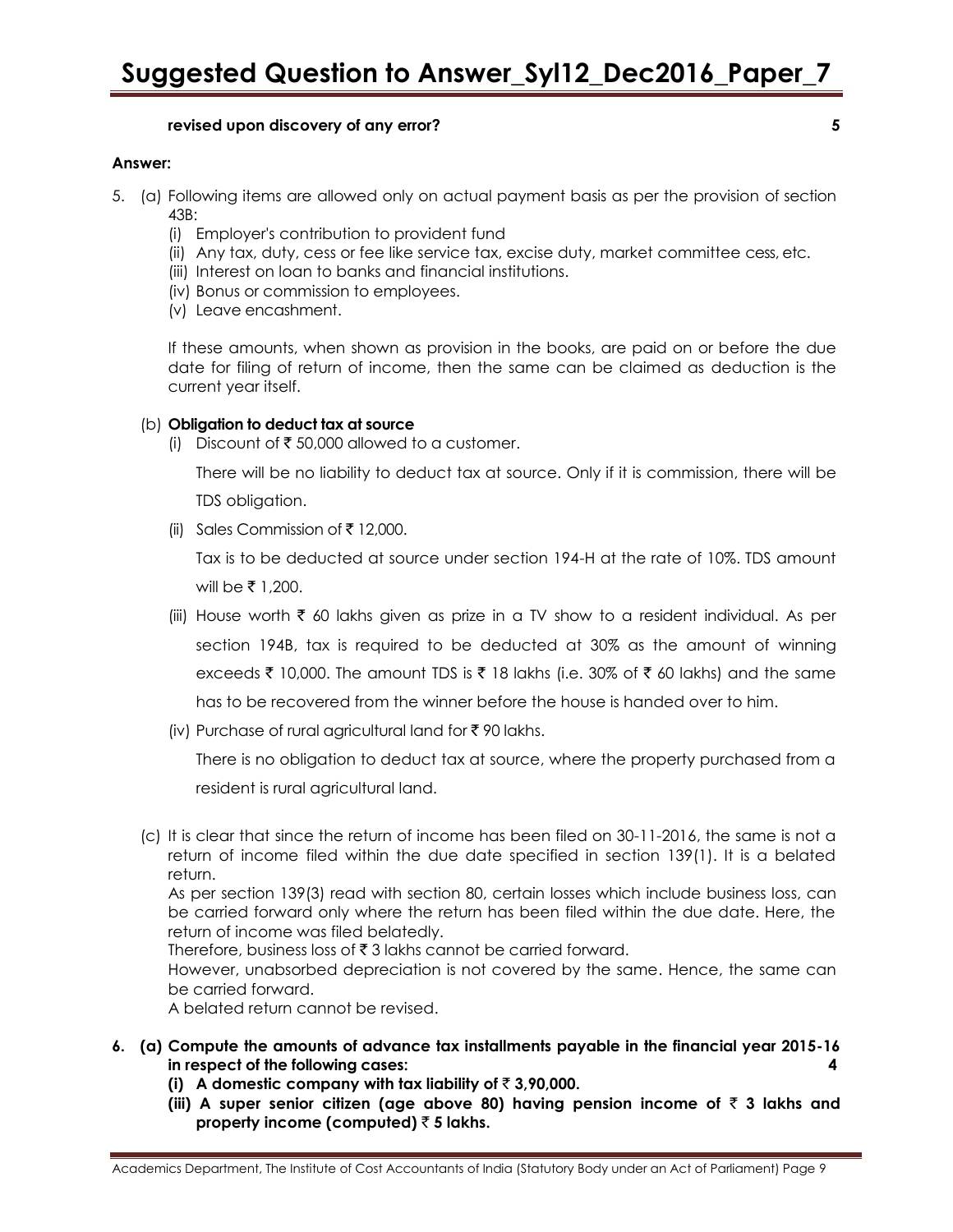**(b) Determine the total income of Mr. Raman from the following details for the Assessment Year 2016-17: 6**

| <b>Particulars</b>                                                              | $\bar{\tau}$ in lakhs |
|---------------------------------------------------------------------------------|-----------------------|
| Loss from house property                                                        | 3.20                  |
| Income from salary                                                              | 2.20                  |
| Income from non-speculation business                                            | 1.60                  |
| Loss from speculation business                                                  | 5.40                  |
| Long-term capital gain from sale of land                                        | 2.40                  |
| Long-term capital gain from sale of listed shares in recognised stock exchange  | 1.80                  |
| Short-term capital loss from sale of listed shares in recognised stock exchange | 2.80                  |
| <b>Family pension received</b>                                                  | 2.20                  |
| Lottery winnings (net of TDS)                                                   | 2.10                  |
| Lottery tickets purchased                                                       | 0.30                  |

**Show clearly the items to be carried forward and those which cannot be carried forward.**

**(c) Express Shipping Inc., a foreign company operating its ships in Indian ports during the previous year 2015-16 had collected the revenue as follows: 5**

| Freight (including $\bar{\tau}$ 40 lakhs collected in US dollar for the cargo booked for  $\bar{\tau}$ 200 lakhs |            |
|------------------------------------------------------------------------------------------------------------------|------------|
| <b>Pradeep Port from UK)</b>                                                                                     |            |
| Demurrages                                                                                                       | ₹40 lakhs  |
| <b>Handling charges</b>                                                                                          | ₹ 20 lakhs |

The expenses of operating its fleet during the year for the Indian ports were  $\bar{\tau}$  110 lakhs **which includes an expense of** ` **0.40 lakhs paid in cash to an agency. Compute income of the company under the head 'Profits and Gains from business or profession' for Assessment Year 2016-17.**

#### **Answer:**

6. (a) (i) A domestic company with tax liability of  $\bar{\tau}$  3,90,000

| Due date on or before | %    | Amount ₹                                                 |
|-----------------------|------|----------------------------------------------------------|
| 15.06.2015            | .5%  | 58,500                                                   |
| 15.09.2015            | 45%  | 1,75,500 less amount paid in the previous installment    |
| 15.12.2015            | 75%  | 2,92,500 less amounts paid in the previous installments. |
| 15.03.2016            | 100% | 3,90,000                                                 |

- (ii) A super senior citizen (age above 80) having pension income of ₹3 lakhs and property income (computed)  $\overline{5}$  lakhs. In the case of senior citizens and super senior citizens as per section 207(2) no advance tax is payable where they do not have income chargeable under the head 'profits and gains of business or profession'. Thus advance tax liability = 'NIL'.
- (b) Computation of total income of Mr. Raman for Assessment Year 2016-17

| <b>Particulars</b>               | ।₹ In lakhs | ।₹ In lakhs |
|----------------------------------|-------------|-------------|
| Income from salary               | 2.20        |             |
| Loss from house property         | 3.20        |             |
| Balance loss from house property | I .OO       |             |

Academics Department, The Institute of Cost Accountants of India (Statutory Body under an Act of Parliament) Page 10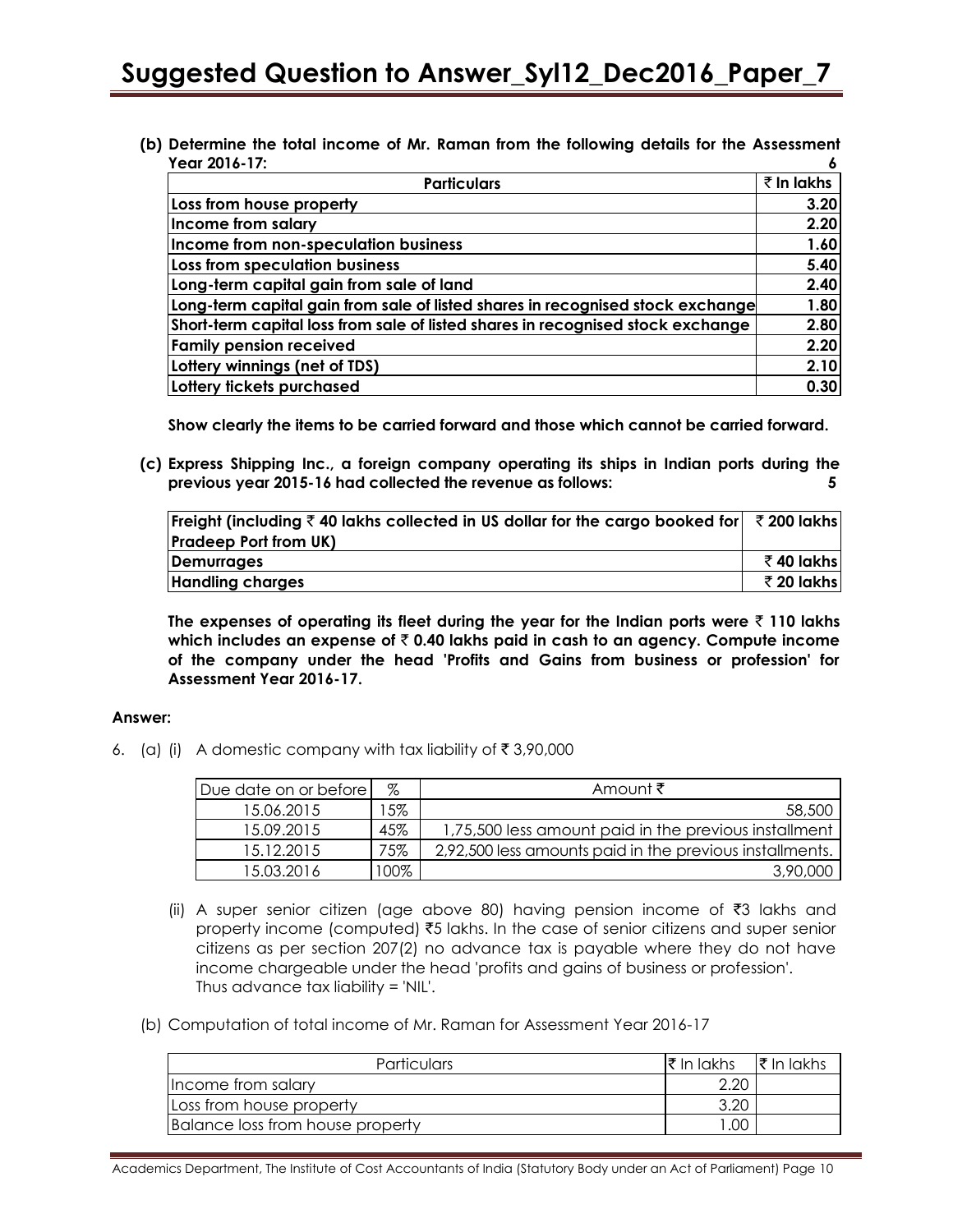| Income from non-speculation business                                                                                                                                   | 1.60 |      |
|------------------------------------------------------------------------------------------------------------------------------------------------------------------------|------|------|
| House property loss set off                                                                                                                                            | 1.00 |      |
| Chargeable income from non-speculation business                                                                                                                        |      | 0.60 |
| Loss from speculation business (to be carried forward)                                                                                                                 | 5.40 |      |
| Long-term capital gain from sale of land                                                                                                                               | 2.40 |      |
| Short-term capital loss from sale of shares in recognised stock<br>exchange set off against long-term capital gain                                                     | 2.40 |      |
| Balance short-term capital to be carried forward                                                                                                                       | 0.40 |      |
| Long-term capital gain from sale of listed shares in recognised<br>stock exchange (This is exempt under section 10(38) and hence<br>cannot be disturbed in any manner) | 1.80 |      |
| Income from other sources                                                                                                                                              |      |      |
| Family pension received                                                                                                                                                | 2.20 |      |
| Less: Standard deduction                                                                                                                                               | 0.15 |      |
| Chargeable family pension                                                                                                                                              |      | 2.05 |
| Lottery winnings (Gross) (No deduction is allowed from this income)                                                                                                    |      | 3.00 |
| Total Income                                                                                                                                                           |      | 5.65 |

(c) Computation of Income from Shipping Business of Express Shipping Inc., a foreign company for Assessment Year 2016-17:

| Particulars                                                                     | ₹ In lakhs |
|---------------------------------------------------------------------------------|------------|
| Total freight (including ₹ 40 lakhs collected in US \$ for the cargo booked for | 200        |
| Paradeep Port from UK)                                                          |            |
| Demurrages                                                                      | 40         |
| Handling Charges                                                                | 20         |
| Total amount received                                                           | 260        |
| Deemed income from operating ships in India at 7.5% (as per section 44B)        | 19.50      |

### **Notes:**

- 1. As per section 44B, if the assessee is non-resident and engaged in business of operating ships in India, then amount computed at 7.5% of the amount received or deemed to be received in India (which includes demurrage charges and handling charges) shall be deemed to be income from such business.
- 2. Section 44B overrides the provisions of sections 28 to 43A and income from business is deemed to be 7.5% of the receipts, expenses of operating fleet in Indian ports are not separately allowable.
- 3. As section 44B overrides the provisions of sections 28 to 43A, disallowance under section 40A (3) for payment of  $\bar{\tau}$  0.40 in cash cannot be made.

#### **Section B (International Taxation and Transfer pricing)**

**Answer Question No. 7 which is compulsory and any one from Question Nos. 8 and 9.**

- **7. State whether true or false with reference to the following in the context of transfer pricing provisions: 1×5=5**
	- **(a) In case of an international transaction (not specified domestic transaction), one of the parties should necessarily be non-resident.**
	- **(b) An advance pricing agreement shall be valid for a period of ten years.**
	- **(c) All transactions entered into with entities in Notified Jurisdictional Areas (NJA) will be deemed to be international transactions.**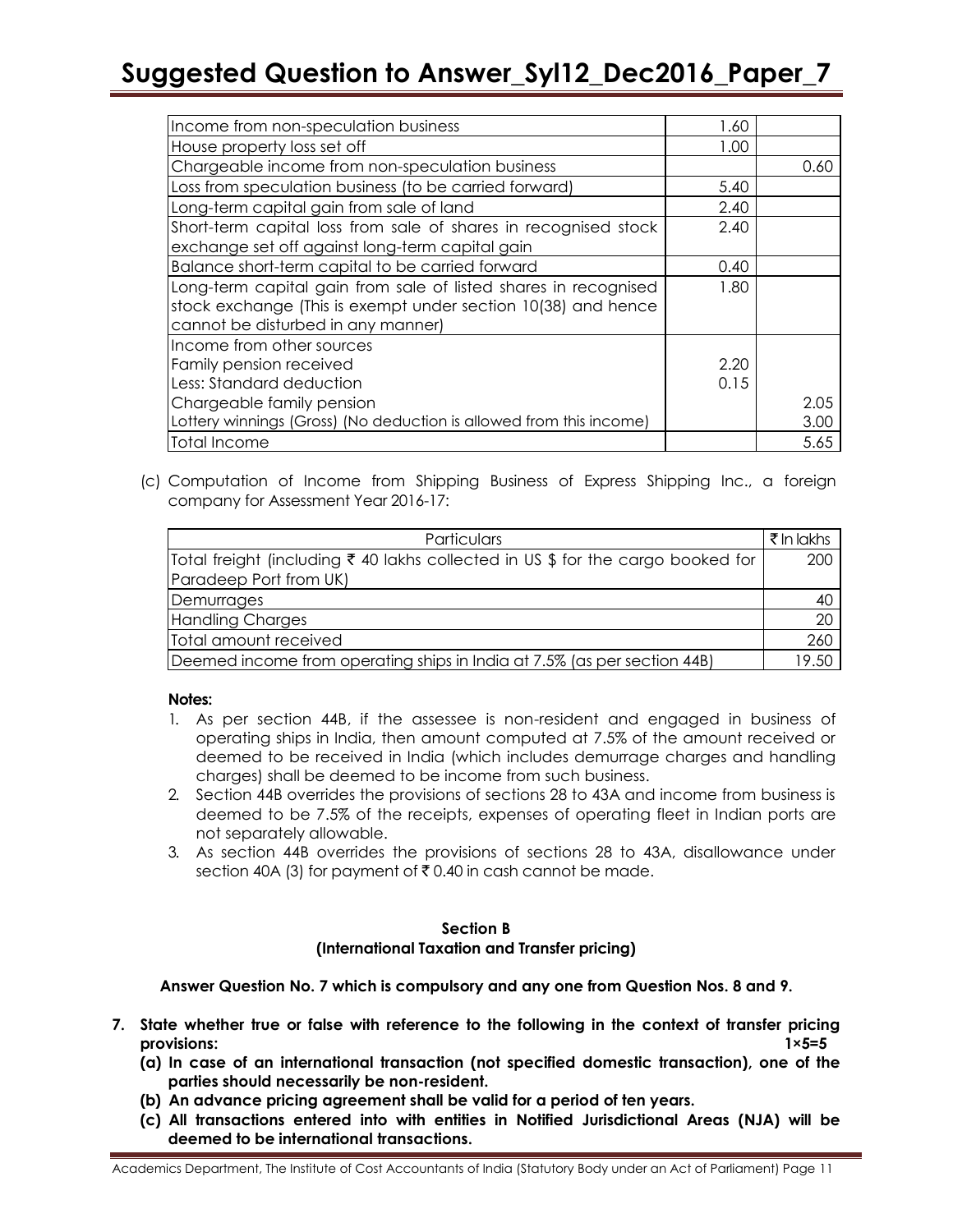- **(d) Whenever an enterprise has entered into international transactions, regardless of the amount, the audit report in the prescribed form should be obtained.**
- **(e) "Arm's length price" means a price which is applied or proposed to be applied in a transaction between two associated enterprises.**

#### **Answer:**

- 7. (a) True
	- (b) False
	- (c) True
	- (d) False
	- (e) False
- **8. (a) In the context of Advance Pricing Agreements (APA) answer the following: 6**
	- **(i) Assessees who are eligible for applying APA.**
	- **(ii) Time limit up to which the APA is valid.**
	- **(iii) Validity of APA where the return is filed before entering into an APA.**
	- **(iv) Binding force of APA.**
	- **(v) Validity of APA due to change of law or facts.**
	- **(vi) Binding nature of APA in respect of completed assessments.**
	- **(b) Examine the validity of the following statements: 4**
		- **(i) A Ltd., an Indian company having branches outside India transferred goods from India and there was inter se transfer of goods between branches outside India. Such transfer of goods would not fall in the category of international transaction.**
		- **(ii) B Co Ltd., being a branch at Mumbai of a foreign company X Co Ltd. exported and imported goods with its head office at London. Such transfer of goods would fall in the category of international transaction.**
	- **(c) Explain in brief the meaning of the term 'specified domestic transaction'. 5**

### **Answer:**

- 8. (a) (i) Any tax payer involved in international transaction may enter into an advance pricing agreement with the taxing authority.
	- (ii) The APA shall be valid for such period as specified in the agreement, but in no case its validity shall exceed 5 consecutive previous years.
	- (iii) Within a period of 3 months from the end of the month in which the APA was entered into, the assessee has to furnish a modified return, notwithstanding any contrary provision contained in section 139.
	- (iv) APA shall be binding on the person in respect of the transaction in relation to which it was entered into and also the Commissioner or Principal Commissioner and the Income-tax authorities subordinate to him, in respect of the said person and the said transaction.
	- (v) APA shall not be binding and valid if there is any change in law or facts having bearing on such APA.
	- (vi) If the assessment or reassessment has been completed before furnishing of modified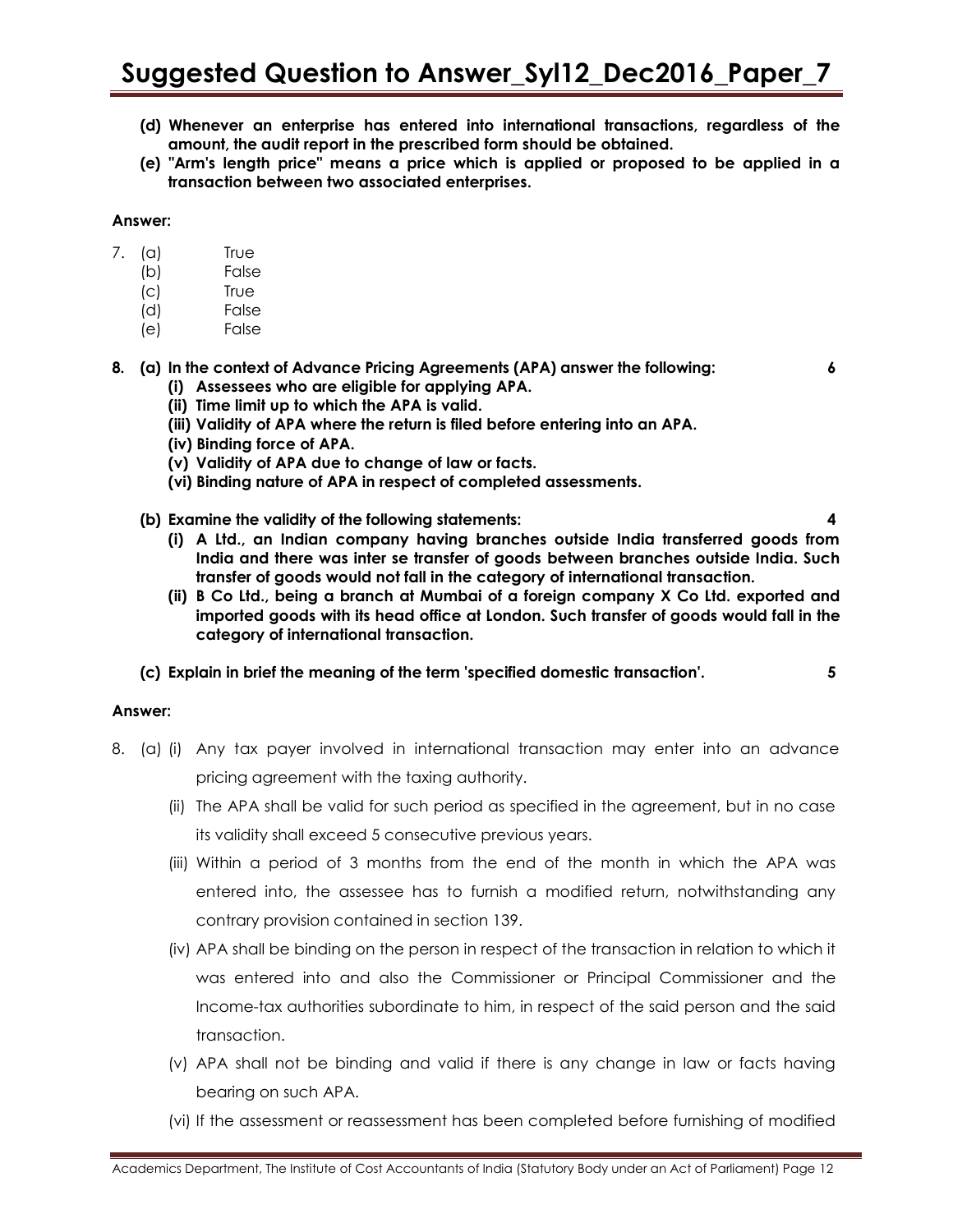return the AO shall proceed to assess or reassess or re-compute the total income within one year from the end of the financial year in which the modified return was filed. This shall be regardless of the time limitation contained in sections 153,153B or 144C.

(b) (i) True

Transactions between a resident assessee and its foreign branches or between the two foreign branches will not be considered as international transactions. Since the assessee A Ltd is resident in India, all its foreign branches will also be deemed to be resident in India.

Hence, the transfer of goods between head office in India to branches outside India or among branches inter se outside India will not be considered as international transaction.

(ii) True.

The Indian branch of a foreign company being a PE of the foreign company will liable to tax in respect of its Indian operations. Therefore any transaction between Indian branches of a foreign company with its head office or with any of the branches outside India will be considered as international transaction and it will have to establish that the transaction was at arm's length price.

- (c) Section 92BA that 'term 'specified domestic transaction' means any of the following transaction not being an international transaction, viz,
	- (i) any expenditure in respect of which payment has been made or is to be made to a person referred to in section 40A(2)(b);
	- (ii) any transaction referred to in section 80A (i.e. inter-unit transfer of goods and services by an undertaking or unit or enterprise or eligible business to other business carried on by the assessee or vice versa, for a consideration not corresponding to the market value on the date of transfer);
	- (iii) any transfer of goods or services referred to in section 80-IA(8) (i.e. inter unit transfer of goods or services between eligible business and other business, where the consideration for transfer does not correspond with the market value of goods and services);
	- (iv) any business transacted between the assessee carrying on eligible business and other person referred to in section 80-IA(10);
	- (vi) any transaction, referred to in any other section under Chapter Vl-A or section 10AA, to which the provisions of section 80-IA(8) or section 80-IA(10) are applicable; or (vi) any other transaction as may be prescribed.
- **9. (a) State the requirements of section 92D of the Income-tax Act relating to maintenance and keeping of information and documents by persons entering into an international transaction or specified domestic transaction. 5**
	- **(b) What are the methods recognised for determining Arm's Length Price as per section 92C of the Income-tax Act? 6**